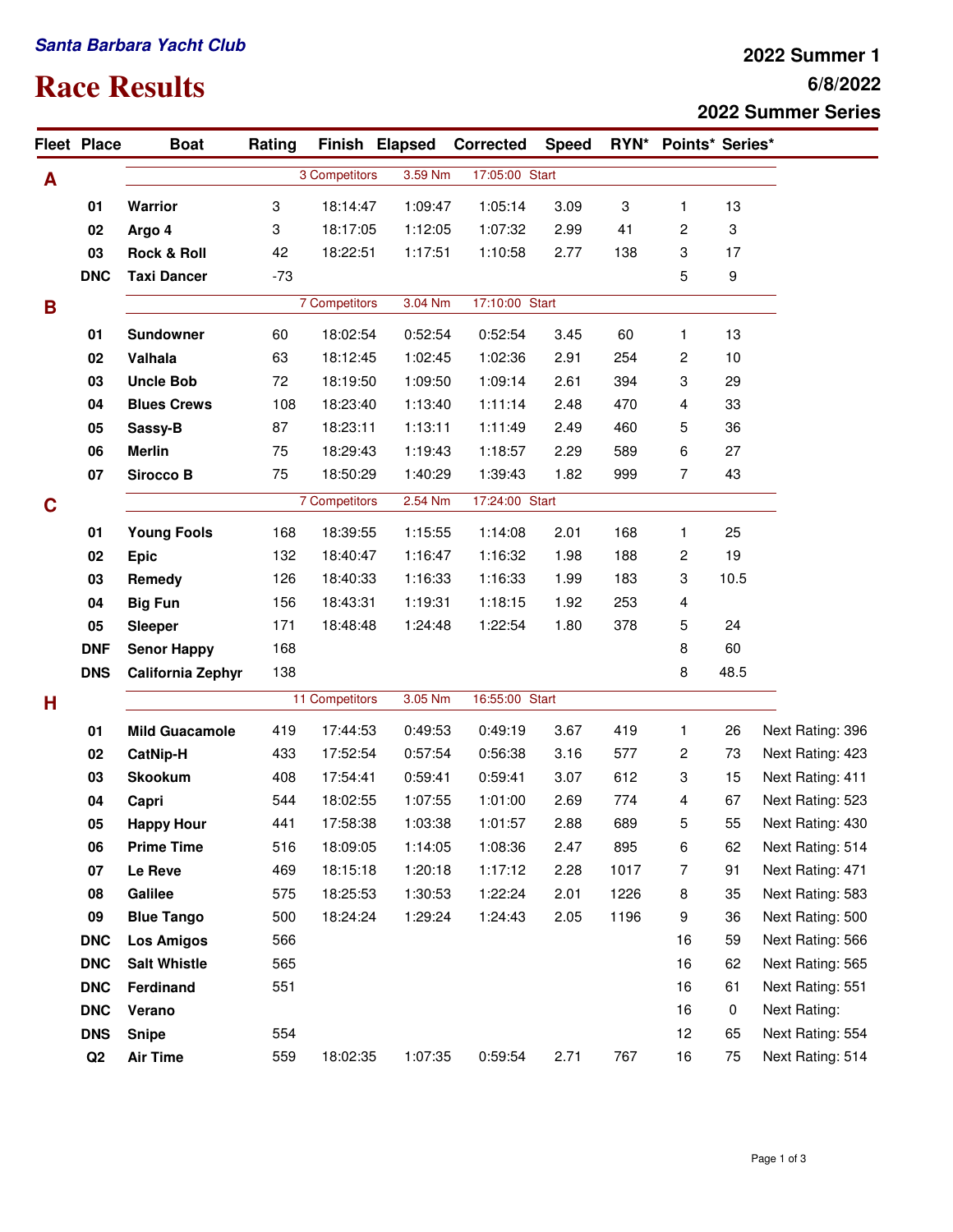|            | Fleet Place | <b>Boat</b>              | Rating |                | Finish Elapsed | <b>Corrected</b>          | <b>Speed</b> |     |                  | RYN* Points* Series* |
|------------|-------------|--------------------------|--------|----------------|----------------|---------------------------|--------------|-----|------------------|----------------------|
| <b>H20</b> |             |                          |        | 12 Competitors |                | 2.54 Nm<br>16:50:00 Start |              |     |                  |                      |
|            | 01          | <b>Wind Seeker</b>       | 216    | 17:53:57       | 1:03:57        | 1:03:57                   | 2.38         | 216 | 1                | 70                   |
|            | 02          | <b>Pleione</b>           | 216    | 17:54:16       | 1:04:16        | 1:04:16                   | 2.37         | 223 | 2                | 15                   |
|            | 03          | <b>Tachytoo</b>          | 216    | 17:56:15       | 1:06:15        | 1:06:15                   | 2.30         | 270 | 3                | 23                   |
|            | 05          | <b>Firefly</b>           | 216    | 17:56:50       | 1:06:50        | 1:06:50                   | 2.28         | 284 | 5                | 66                   |
|            | 06          | Cardremmian              | 216    | 17:59:03       | 1:09:03        | 1:09:03                   | 2.21         | 336 | 6                | 51                   |
|            | 07          | <b>Tachyon</b>           | 216    | 17:59:10       | 1:09:10        | 1:09:10                   | 2.20         | 339 | 7                | 61                   |
|            | 08          | <b>Cherry Bomb</b>       | 216    | 17:59:31       | 1:09:31        | 1:09:31                   | 2.19         | 347 | 8                | 31                   |
|            | 09          | <b>Picante</b>           | 216    | 18:01:11       | 1:11:11        | 1:11:11                   | 2.14         | 387 | $\boldsymbol{9}$ | 38                   |
|            | 10          | Fleur de Lis             | 216    | 18:05:52       | 1:15:52        | 1:15:52                   | 2.01         | 497 | 10               | 68                   |
|            | 11          | <b>Whoa Donkey</b>       | 216    | 18:07:19       | 1:17:19        | 1:17:19                   | 1.97         | 532 | 11               | 42                   |
|            | 12          | <b>SOD</b>               | 216    | 18:09:57       | 1:19:57        | 1:19:57                   | 1.91         | 594 | 12               | 11                   |
|            | <b>DNC</b>  | Webster                  | 216    |                |                |                           |              |     | 15               | 71                   |
|            | <b>DNC</b>  | Lisianthus               | 216    |                |                |                           |              |     | 15               | 73                   |
|            | <b>SCP</b>  | <b>Fling</b>             | 216    | 17:56:38       | 1:06:38        | 1:06:38                   | 2.29         | 279 | 8                | 13                   |
| j105       |             |                          |        | 4 Competitors  | 2.54 Nm        | 17:15:00 Start            |              |     |                  |                      |
|            | 01          | Armida                   | 90     | 18:19:39       | 1:04:39        | 1:04:39                   | 2.36         | 90  | 1                | 22                   |
|            | 02          | <b>Repeat Offender</b>   | 90     | 18:22:59       | 1:07:59        | 1:07:59                   | 2.24         | 169 | 2                | 11                   |
|            | 03          | <b>Free Enterprise</b>   | 90     | 18:23:15       | 1:08:15        | 1:08:15                   | 2.23         | 175 | 3                | 14                   |
|            | <b>RAF</b>  | Groovederci              | 90     | 18:30:00       | 1:15:00        | 1:15:00                   | 2.03         | 334 | 5                | 25                   |
|            | RC          | <b>Escapade</b>          | 90     |                |                |                           |              |     | 1                | 31                   |
| <b>J70</b> |             |                          |        | 7 Competitors  | 2.54 Nm        | 17:21:00 Start            |              |     |                  |                      |
|            | 01          | 3 Big Dogs               | 114    | 18:25:24       | 1:04:24        | 1:04:24                   | 2.37         | 114 | 1                | 10                   |
|            | 02          | <b>Namaste</b>           | 114    | 18:28:18       | 1:07:18        | 1:07:18                   | 2.26         | 183 | 2                | 46                   |
|            | 03          | Cake                     | 114    | 18:31:03       | 1:10:03        | 1:10:03                   | 2.18         | 247 | 3                | 20                   |
|            | 04          | <b>Shark</b>             | 114    | 18:32:57       | 1:11:57        | 1:11:57                   | 2.12         | 292 | 4                | 26                   |
|            | 05          | <b>Monkey House</b>      | 114    | 18:38:16       | 1:17:16        | 1:17:16                   | 1.97         | 418 | 5                | 18                   |
|            | 06          | Uni                      | 114    | 18:45:17       | 1:24:17        | 1:24:17                   | 1.81         | 584 | 6                | 0                    |
|            | <b>DNC</b>  | <b>Magic Carpet Ride</b> | 114    |                |                |                           |              |     | 10               | 55                   |
|            | <b>DNC</b>  | <b>Mojito</b>            | 114    |                |                |                           |              |     | 10               | 40                   |
|            | <b>DNF</b>  | <b>Escape</b>            | 114    |                |                |                           |              |     | 8                | 43                   |
| <b>M24</b> |             |                          |        | 6 Competitors  | 3.59 Nm        | 17:18:00 Start            |              |     |                  |                      |
|            | 01          | Average                  | 90     | 18:51:55       | 1:33:55        | 1:33:55                   | 2.29         | 90  | 1.               | 22                   |
|            | 02          | Girth, Wind, & Liar      | 90     | 18:52:22       | 1:34:22        | 1:34:22                   | 2.28         | 98  | 2                | 28                   |
|            | 03          | <b>Shiokaze</b>          | 90     | 18:53:42       | 1:35:42        | 1:35:42                   | 2.25         | 120 | 3                | 24                   |
|            | 04          | <b>Brio</b>              | 90     | 18:53:56       | 1:35:56        | 1:35:56                   | 2.25         | 124 | 4                | 39                   |
|            | <b>DNC</b>  | Haka                     | 90     |                |                |                           |              |     | 9                | $\pmb{0}$            |
|            | <b>DNC</b>  | <b>Fenced N</b>          | 90     |                |                |                           |              |     | $\boldsymbol{9}$ | 41                   |
|            | <b>DNF</b>  | <b>Mocos</b>             | 90     |                |                |                           |              |     | $\overline{7}$   | 12                   |
|            | <b>DNF</b>  | <b>Tinka</b>             | 90     |                |                |                           |              |     | $\overline{7}$   | 40                   |